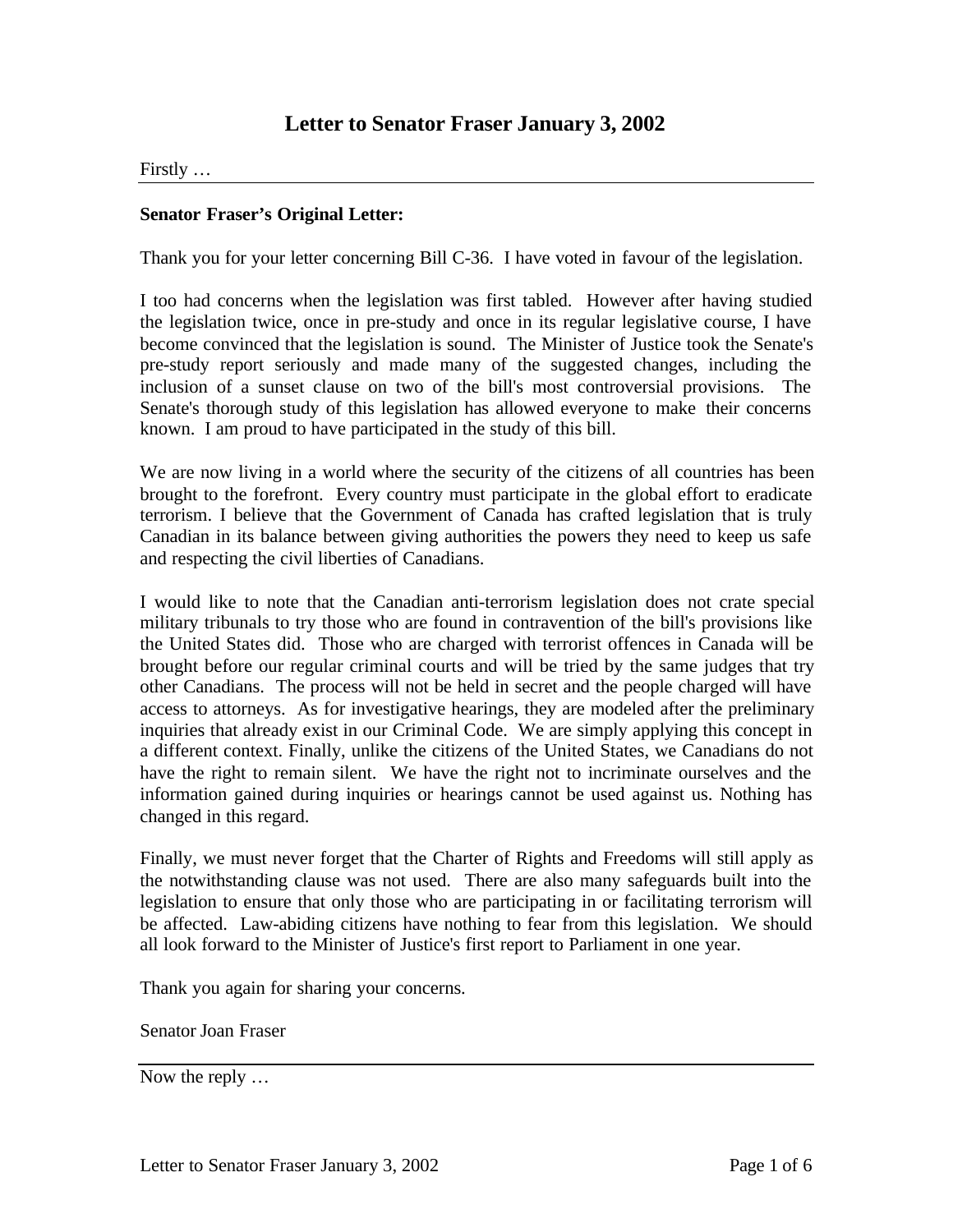### **Dear Senator Fraser:**

I have received a copy of your letter to some citizens of Canada and take grave exception to your total and shameful lack of knowledge of our criminal law proceedings, and our democratic system of justice (as they were) versus your own new law as it now is.

With respect Madam, you do not know what our law was, nor what your own new law does. The tragedy for us the citizens is that our representatives do not know or understand civics, nor the rule of law, nor the meaning of evidence, nor the process, nor application of our law as it was. You do not know what a star chamber process or inquisitorial process of law is or why they are bad. You do not understand civil liberties. In effect, you do not know what it is to be a democracy.

### **Investigative Hearings under Bill C 36:**

You said: "As for investigative hearings, they are modeled after the preliminary inquiries that already exist in our Criminal Code. We are simply applying this concept in a different context." With respect Madam, this statement is woeful ignorance at best, willful deception at worst.

Investigative hearings under Bill C 36 are an instrument that uses the court to assist the police to gather evidence against a person whom the police define as a potential terrorist. The purpose of an investigative hearing is to force a suspect to make answer to police inquiries. This is unprecedented in the practice of our Criminal law prior to Bill C 36.

Preliminary hearings under our Criminal Code are an early step in the full and fair hearing process leading up to trial. It is the presentation of sufficient actual evidence already gathered in the prosecution of serious criminal offences to bring about a commitment of the accused to a trial. The purpose of a preliminary hearing is to determine if there is enough evidence produced by the Crown given under oath that an offence has been committed by an accused to take the matter to trial for full hearing.

An investigative hearing flows from an order by the court as a result of an application by a police officer made without notice to the person named who by order is commanded to attend and submit "for the gathering of evidence for the purpose of an investigation of a terrorism offence" (S. 83.28(2) Bill C 36) . The order will compel the person named to come before a judge to be examined maybe on oath, maybe not on oath by the Attorney General or his agent, and to bring "things" that the police think are relevant for examination.

An investigative hearing is not a compulsory step preceding or following the laying of a charge of terrorism against a person. It is an aid to the police by their choice. There may or may not be an investigative hearing before terrorist charges are laid.

A preliminary hearing cannot happen unless a charge against a person has been already made, was served on the accused person, processed by Crown counsel (lawyer for the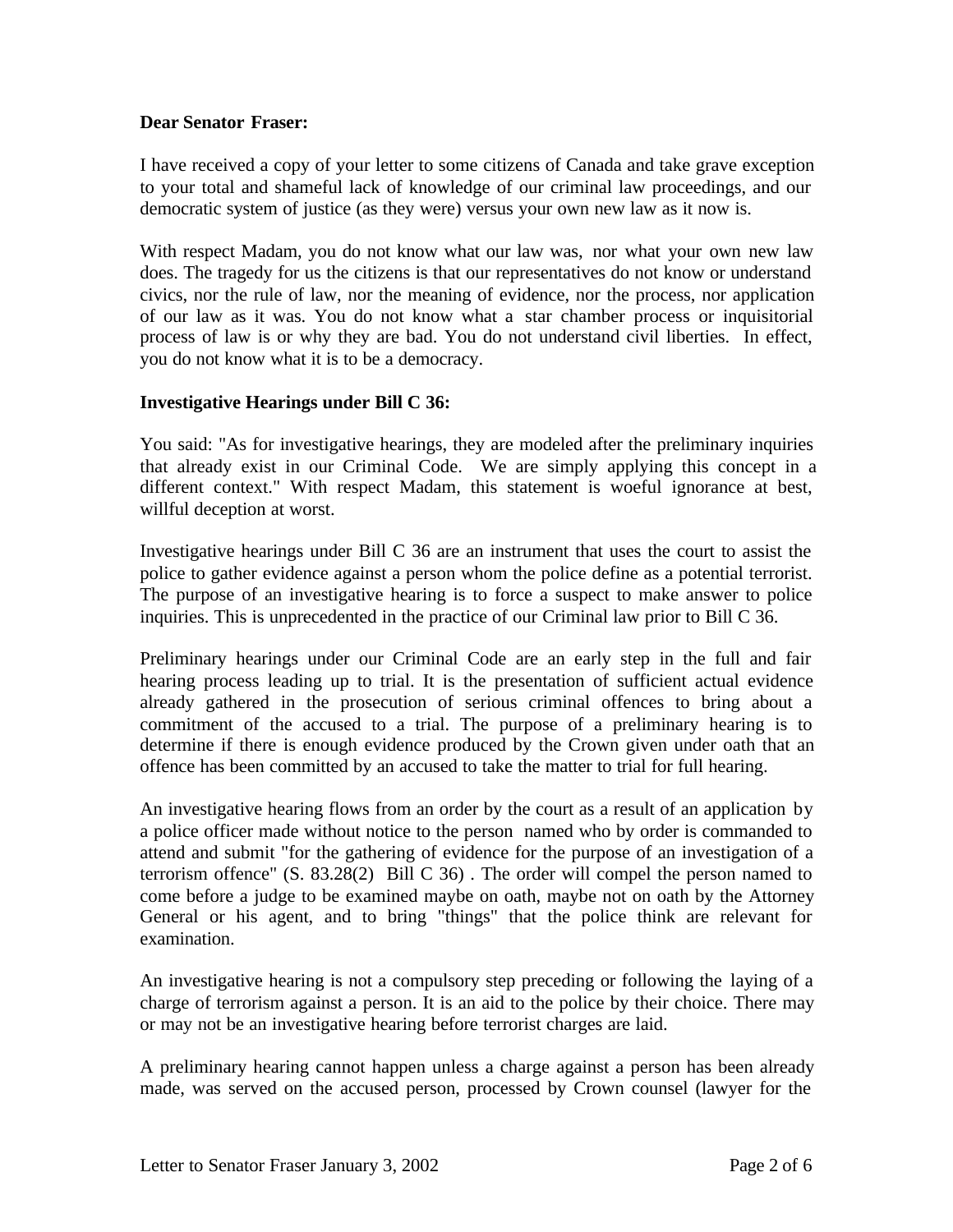state), and until the accused has opportunity to obtain a defence lawyer if he/she wants one.

S. 83.3 of Bill C 36 permits a police officer to lay a charge of terrorism with the consent of the Attorney General. The police officer only needs reasonable grounds of belief that a terrorist activity will be carried out.

This is unlike a normal charge under the Criminal code which requires that a police officer believes on reasonable and probable grounds that a crime has already been committed. The police officer goes before a justice of the peace and swears that he/she has reasonable and probable grounds to believe an offence has been already committed by person X. The charge is served on the accused. At some stage a Crown counsel will decide whether or not the police have sufficient evidence to proceed to a successful conviction. This may be before or after a preliminary hearing result.

## **Right to a Defence:**

Although Section 83.28 (11) of Bill C 36 says "a person has the right to obtain and instruct counsel at any stage of the proceedings" in reference to investigative hearings, that section is a ridiculous contradiction because the police officer can make the application for the investigative hearing ex parte, i.e., without notice to, or knowledge of, or presence by the person being named. A lawyer can be present with the person named at the actual ordered hearing, but the statute is clear that the person named must answer the questions put to him/her, and produce the "things " the court ordered to be brought. All the defence lawyer can do for the person named is to inform him /her that Bill C 36 compels the answers be given, that he/ she must produce the "things",and that he/she must stay for the duration of the hearing until the judge say he/she can leave.

Bill C 36 is not clear at to what happens to a person who refuses to answer the questions except to say that the judge can order the person named "to remain in attendance until excused by the presiding judge" (S83.28 (5) (b) and "the presiding judge shall rule on any objection or other issue relating to a refusal to answer a question or to produce a thing" (S.83.28 (9). I interpret this to mean the judge can keep the person in jail indefinitely if he/she does not answer the questions. (Contempt of court charges by the court result in jail or fines under normal circumstances). Under Bill C 36, if the person does not attend the investigative examination or remain at the examination, the court can order the arrest of the person named. Once arrested, the person is to be produced to the judge "without delay" and the judge can order the person detained to ensure compliance with the order. This means held in custody until the questions are answered. (Bill C 36 is going to produce much litigation. Poor people are going to be victims as per usual. It will be interesting to see if government will permit legal aid for persons charged under Bill C 36.)

At a preliminary hearing there is no requirement on a person accused to give any evidence at all, i.e., to answer any questions of the Crown (lawyer for the state) or the judge. It is usual that he/she does not. Even in a full trial following a preliminary hearing,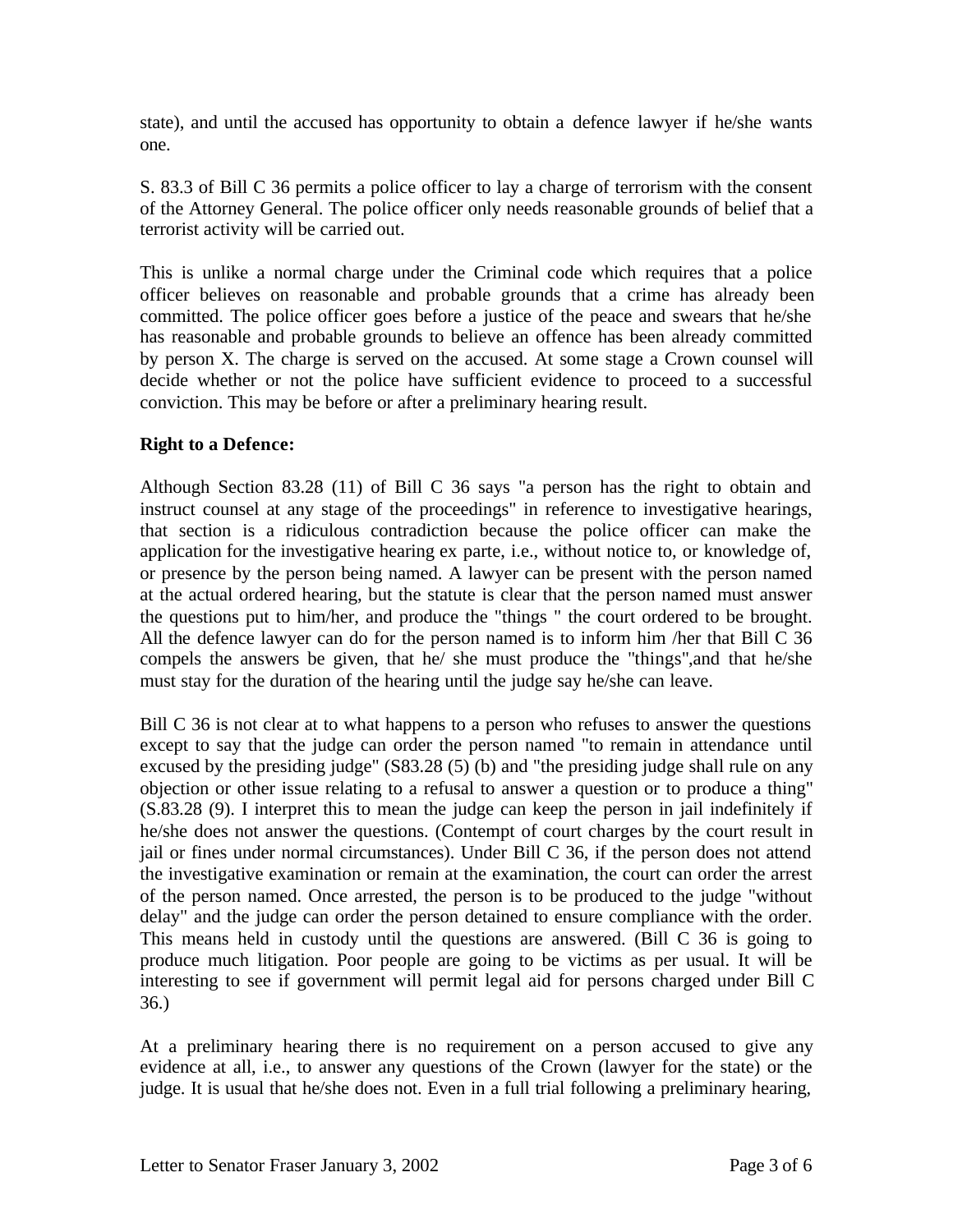there is no requirement that a person accused answer questions. He/ she chooses under the advice of his /her defence lawyer whether or not to give any evidence. If he/she chooses not to do so, the Crown cannot ask him/ her any questions.

The prosecutor does not put in the full case at the preliminary hearing, only enough to tell the preliminary hearing judge that there is enough evidence for a conviction on a full trial. If the judge at the preliminary hearing thinks there is enough evidence such that the accused might be convicted, a date for a full trial is set down. If there is not enough evidence, the matter is dismissed, thrown out.

At the end of a preliminary hearing the judge decides whether or not the person accused will be committed to a full trial.

At the end of an investigative hearing, the police officer decides whether or not to lay a charge against the person named, or to arrest the person to prevent the carrying out of a terrorist activity which the police officer believes on reasonable (but not probable) grounds will be carried out. Other Draconian measures of Bill C 36 kick in once a person is arrested for and charged with an alleged terrorist act or intent.

Under investigative hearings the classic Crown discretion is avoided. The prosecutorial job in the interest of justice is to decide if it is appropriate to proceed on a criminal charge against a person or group. Now, Bill C 36 skips the Crown lawyers and requires the police go direct to the Attorney General to proceed. The important Crown discretion of prosecutors whose job it is to advocate in the interests of the state is made redundant. Judges whose job it is is to rule objectively on legal grounds based on fair and full evidence tendered by prosecution and defence have been turned into assistants to police officers to gather information against a person the police suspect of potential terrorist offences, i.e., from as yet uncommitted or unthought of acts.

Rocco Galati, legal counsel for the Canadian Islamic Congress has pointed out that "Investigative hearings are nothing short of Roman Catholic inquisitions. That's all they are. Maybe without the torture. Maybe not. Every group in this country has suffered torture at the hands of our police. That is well documented."

## **Right to Remain Silent under Charter of Rights and Freedoms:**

You Madam Senator have told citizens such a right does not exist in Canada. To say we did not have the right to remain silent in Canada (in our law as it was before Bill C 36) is another incredible and shocking inaccuracy. On arrest for crimes under our Criminal code other than your new terrorism crime, all a suspect is required to tell the police is name and address. That is all. Period. The required police warning to a suspect is to say "You are not required to say anything but anything you do say will be taken down and could be used against you in a court of law." Even after being taken into custody, no suspect whether or not charged with an offence is required to answer any question other than name and address, except now under arrest or detention for investigative hearings as a suspected terrorist.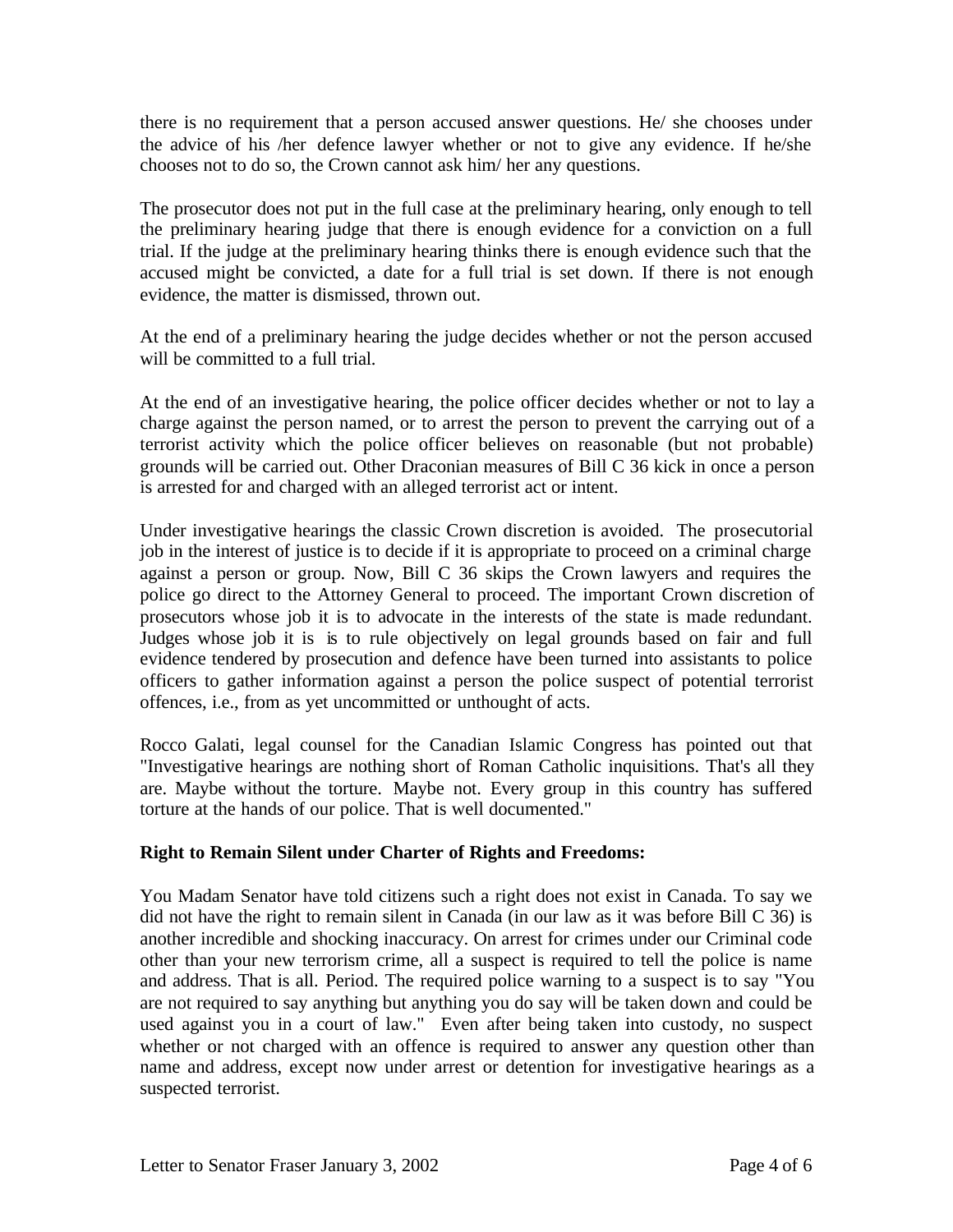## **US influence:**

Further Madam, you incorrectly refer to Canadian lawyers as attorneys. In Canada legal counsel are not referred to as attorneys. That is a U.S. term. In Canada we are called lawyer, defence counsel, barrister, solicitor, prosecutor, or the Crown.

You say Bill C36 is truly Canadian. This is another inaccurate statement. These laws you senators and Members of Parliament are foisting on us citizens are modelled on the U.S. laws. Similar laws are being hastily implemented in Great Britain and Australia as you well know.

## **Military tribunals:**

You say our Bill C 36 does not create military tribunals as the comparable U.S. law did, as if that should mitigate Bill C 36. The U.S. Patriot bill on which your Bill C 36 was modeled did not include the military tribunals. Bush made a special dictatorial edict on his own to create his military tribunals. He gave himself the power that he alone will identify who is a suspect anywhere "abroad". That Madam means - in the world. Bush dismisses national sovereignty. He has declared that he can come on to Canadian soil, point at your son, call him a terrorist, and haul your son away to the secret tribunals of torture and death. Unlike Spain, I have not heard our government say, "No! Suspects will only be turned over to a world tribunal operating under the rule of law."

### **Secret Trials:**

Furthermore Bill C 36 creates secret trials. This too is unprecedented in our criminal law. Once it is alleged that you are a terrorist, you never get to see the evidence against you. Your lawyer never gets to see the evidence against you. All you get is a summary of the evidence against you. It is impossible for your lawyer to know the case he/she has to meet to defend you. This is fundamental violation of the human and Charter rights of an accused person.

### **Self incrimination:**

It has been said by other of your compatriots that answers given at the investigative hearings by the person named cannot be used against him or her in a court. Any lawyer experienced in the practice of criminal law knows that is not true. (1) The police can use the answers to go and engage in further investigations outside the answers and that evidence can be used in court. (2) If the person named ever takes the stand to defend himself or herself, the case law and Bill C 36 itself is clear they can use your answers to say that you are lying. So it is not true that they can haul you in and anything said will never be used in court against you.

### **Charter of Rights and Freedoms:**